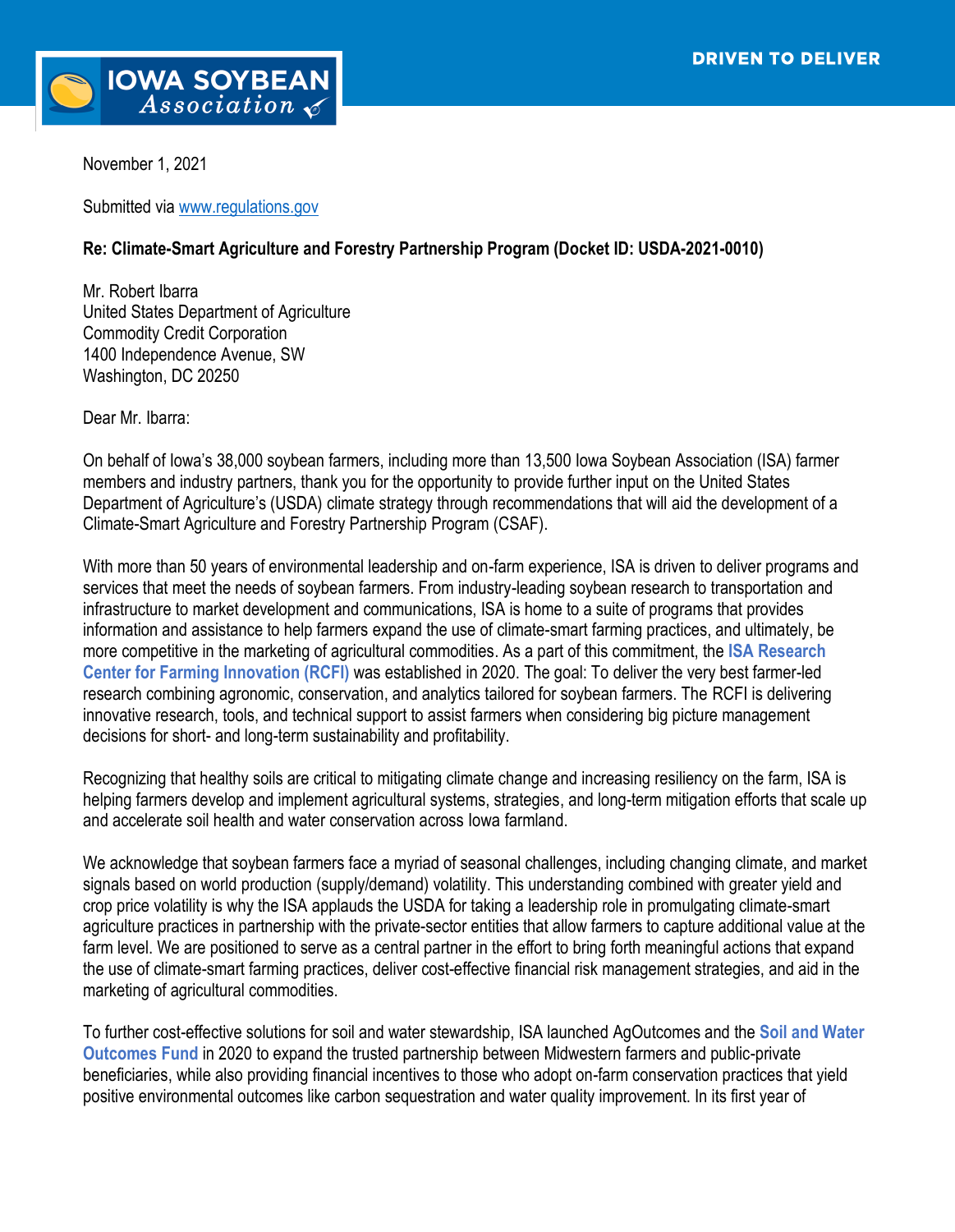implementation, the Outcomes Fund provided financial incentives to farmers implementing conservation practices across 10,000 acres of Iowa cropland.

In 2021, the Outcomes Fund enrolled over 100,000 acres of farmland across multiple cropping systems and states. Outcome customers include USDA-NRCS (via RCPP AFA awards), the Iowa Department of Agriculture and Land Stewardship, the municipalities of Cedar Rapids and Ames, Iowa, Dubuque County Board of Supervisors, Cargill, Nutrien Ag Solutions, PepsiCo, Ingredion, BASF, and Cotton Incorporated. By stacking together multiple environmental benefits, aligning multiple partner customers within a single transaction, and aligning producer payments with environmental outcomes achieved versus practices implemented, the Outcomes Fund provides a costcompetitive solution for public and private entities looking to achieve regulatory or voluntary environmental outcomes.

## **As we prepare for the future and help farmers address climate change, navigate market volatility, and achieve conservation, water quality and sustainability goals, the following principles guided ISA's response.**

- ISA supports the development and maintenance of voluntary, incentive and outcome-based ecosystem service strategies.
- ISA supports fair and equitable financial compensation for farmers that provide ecosystem services, including but not limited to carbon sequestration, water quality improvement, flood mitigation, and habitat creation.
- ISA supports a carbon regulatory system that recognizes the contributions of agriculture through conservation practices, biofuels, and production efficiencies.
- ISA supports USDA assuming a leadership role in the administration of federal policies and programs involving agriculture- and climate-related efforts.
- ISA supports the inclusion of Iowa soybean farmers in future discussions and dialogues related to USDA's involvement and oversight of climate strategies.

The ISA and its 13,500 farmer members and industry partners are optimistic about the role biofuels, public-private partnerships, and climate-smart agriculture can play in addressing current and future challenges. USDA should solicit and work closely with a diverse set of stakeholders to develop and implement risk management tools and effective environmental policies and programs that are based on sound science. Such solutions should incorporate adaptive management and provide farmers long-term benefits directed at productivity, profitability, resiliency, and sustainability, which soybean farmers agree are the best pathways to improving and maintaining environmental quality. ISA is eager to engage and support the USDA and Secretary of Agriculture Vilsack in the ongoing effort to tackle climate change. For any questions or additional information regarding ISA's response to Questions 1-8, please contact Roger Wolf, Research Center for Farming Innovation Director, at [rwolf@iasoybeans.com](mailto:rwolf@iasoybeans.com) or Adam Kiel, AgOutcomes Executive Director, at [adam@agoutcomes.com.](mailto:adam@agoutcomes.com)

Thank you for considering these comments and recommendations on behalf of Iowa's soybean farmers.

Sincerely,

Robert Eughlet

Robb Ewoldt President Iowa Soybean Association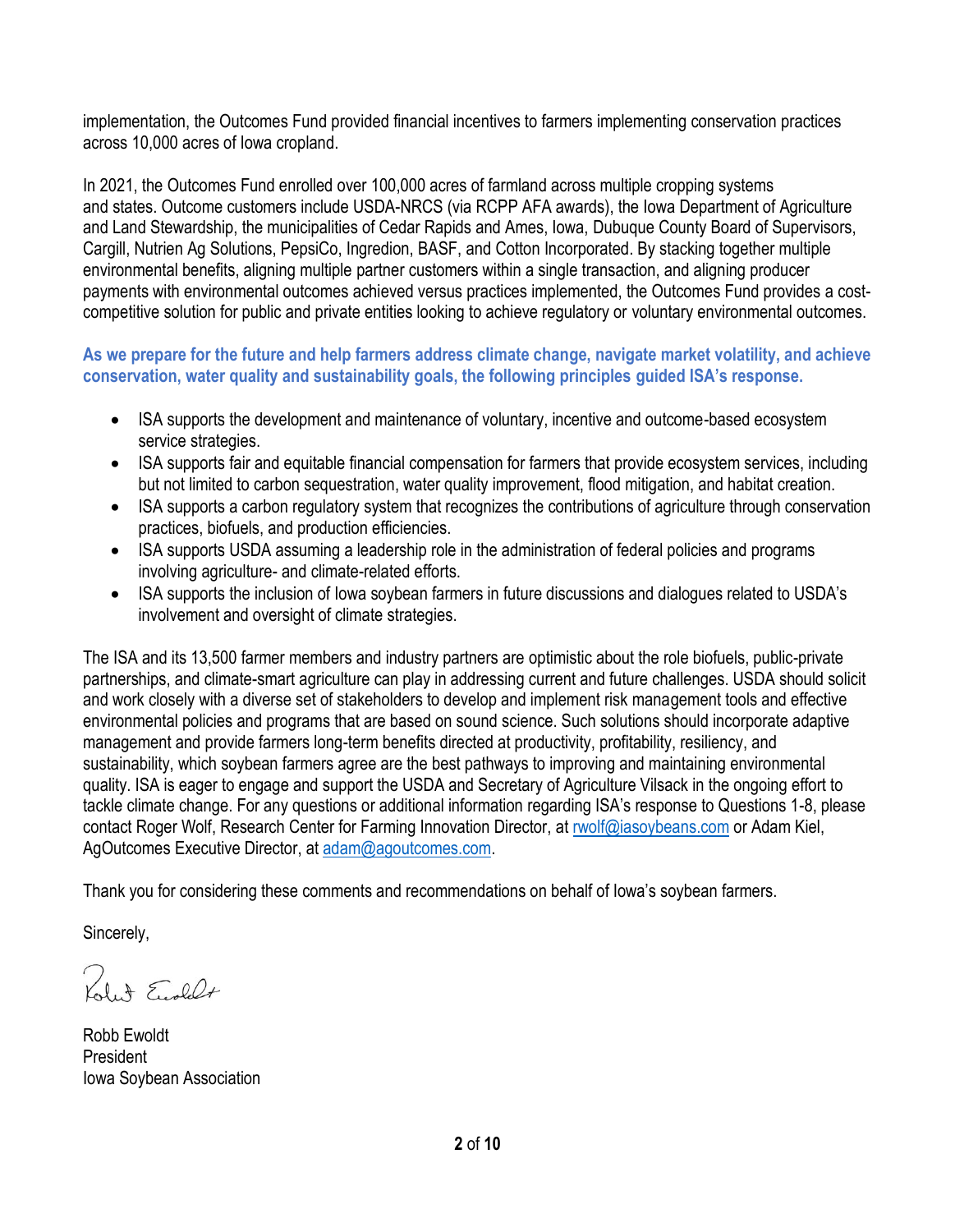# **Climate Smart-Agriculture**

Iowa soybean farmers are leading the way in the development and adoption of climate-smart practices that reduce emissions, promote soil health, and protect our water and air quality, all while producing more food, fiber, and renewable fuel than ever before. For decades, Iowa farmers have embraced innovation as a result of significant investments in agricultural research and adopted climate-smart practices to improve productivity and enhance sustainability.

ISA sees opportunities for farmers to provide ecosystem service benefits through conservation practice adoption on working lands. There is also an opportunity to leverage private sustainability commitments and funding to expand the reach of taxpayer dollars. ISA supports USDA development of a CSAF Partnership Program to deliver opportunities for farmers by leveraging public and private support for future climate solutions. We urge the USDA to consider a model that would support private marketplace delivery of programing to farmers in order to produce greenhouse gas (GHG) reductions and soil carbon sequestration. Underpinning any retooling of existing working lands programs or creation of new programs should focus on farmer access to market opportunities, sound science, technological advancements, streamlined enrollment, and provide adequate financial support to drive and scale up environmental outcome production.

#### **Question 1: How would existing private sector and state compliance markets for carbon offsets be impacted from this potential federal program?**

The ISA is supportive of federal programs that complement and support growing private sector and state compliance markets for GHG offsets and insets and water quality credits. To avoid disruption of private sector and state compliance markets, we recommend ecosystem service outcomes (GHG, water quality, biodiversity, and other environmental outcomes) generated by CSAF funding are retained by the landowner/producer and not transferred to USDA ownership. This approach allows for monetization of these outcomes through:

- Outcome purchase commitments from private corporations seeking offsets or Scope 3 insets, and municipalities and state agencies looking to meet regulatory obligations or environmental targets, or
- Purchase of climate-smart produced commodities or potential premiums for climate-smart commodity production.

By retaining ownership of outcomes and credits, landowners and producers are incentivized to implement and maintain climate-smart practices that provide the supply required to meet growing demand from the private sector and state compliance market participants. Ensuring this supply exists and expands by retaining landowner and producer ownership of the ecosystem outcomes supports the scaling of private sector and compliance markets to a maturity where they have a material impact on GHG reductions and water quality improvement.

Over the past several years, the ISA has witnessed accelerating growth in demand from corporations aspiring to meet Scope 3 GHG reduction goals from producers within their supply chains. This demand will continue to grow as more corporations commit to Scope 3 GHG reductions. Demand for GHG insets has matched increased interest in verified water quality credits by municipalities and states driven by a need to meet total maximum daily load (TMDL) requirements or nutrient reduction commitments. Purchasing verified water quality outcomes (I.e., "pay for outcomes") can reduce state and municipal costs for the nutrient reduction by 30% or more versus traditional grant and "pay for practice" programs. As more municipalities and state agencies adopt "pay for outcomes" approaches, the market for verified water quality outcomes will grow and mature.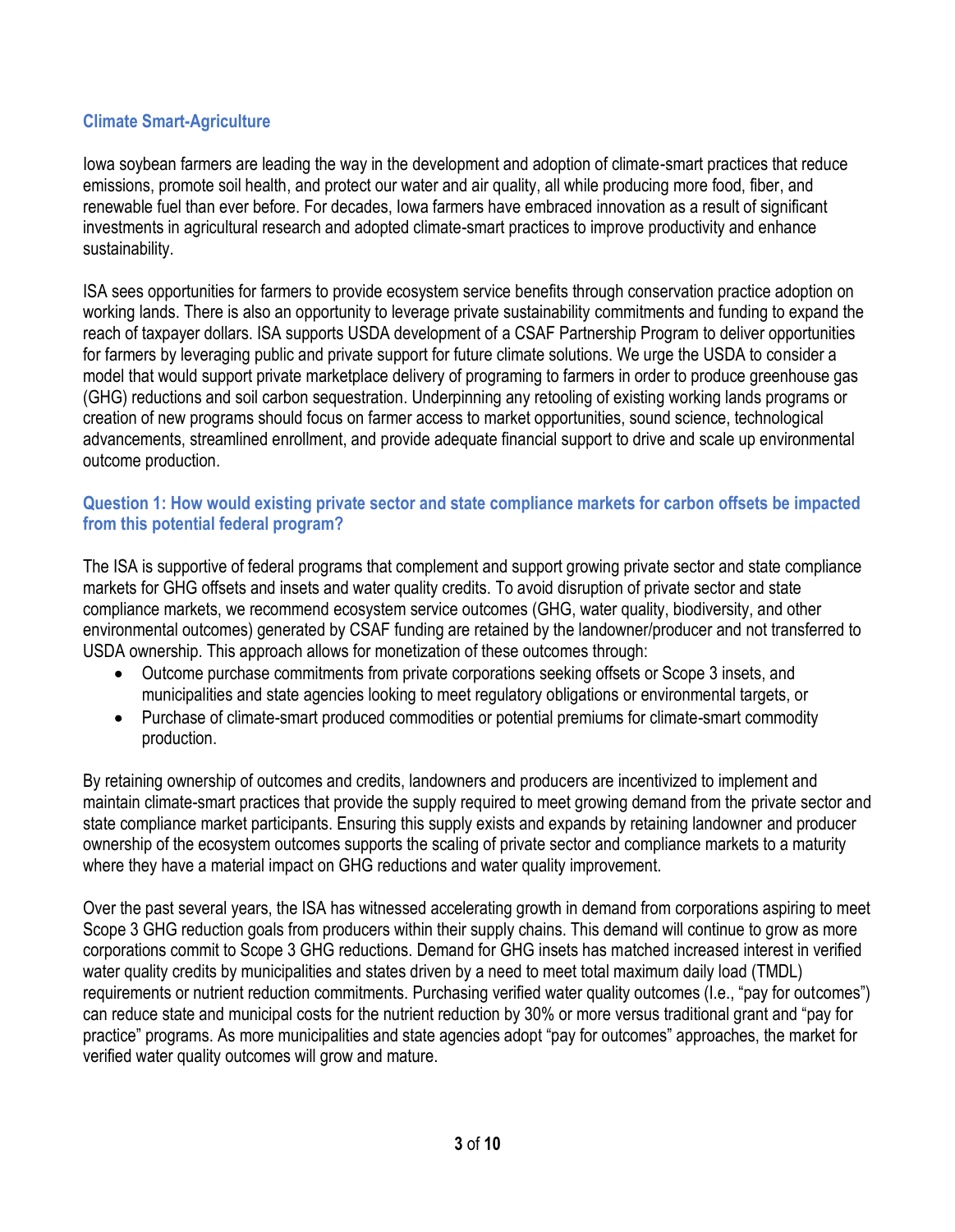The growth of these markets is possible because the ownership of ecosystem services remains with the landowner and producer. The ISA through the RCFI and the Soil and Water Outcomes Fund supports producers in measuring, verifying, and monetizing these environmental outcomes by stacking dollars from federal investments with private, state, and municipal GHG and water quality purchase agreements, allowing for the Outcomes Fund to pay up to \$40 per acre based on the environmental outcomes generated. Using a federal program such as CSAF to "stack" with other public and private outcome buyers accelerates producer adoption of climate-smart practices at scale by providing sufficient economic incentives to cover producer costs. This supports the growth of private sector and state compliance markets by stimulating the supply of outcomes generated by climate-smart practices.

## **Question 2: In order to expand markets, what should the scope of the Climate-Smart Agriculture and Forestry Partnership Program be, including in terms of geography, scale, project focus, and project activities supported?**

The USDA should focus on projects working directly with producers to implement climate-smart practices. Although important to the growth of markets, a smaller focus should be placed on research and technology solutions to advance modeling, measurement, and verification techniques.

The USDA should prioritize geographies where GHG outcome-generating practices or activities can be implemented at scale and where adoption of practices is lower today. These practices may include the conversion to reduced tillage or no-till, the addition of cover crops, diversified cropping rotations, extended rotations, or the implementation of perennial crops. Funding provided to the project and ultimately to producers should be calibrated to the GHG outcomes produced through the implementation of climate-smart practices. An outcomes-based approach should incentivize producers to implement combinations of practices rather than the current USDA pay-for-practice approach. Projects should be selected that maximize the beneficial impact across as many cropping systems and acres as possible.

The ISA supports a "pay for outcomes" approach that aligns producer incentives with environmental outcomes generated. Historically, barriers such as data gathering, outcome modeling, risk management, outcome pricing, and cost-effective verification would have added too much complexity and cost for programs seeking to enroll producers at scale. However, over the last several years, programs such as the Soil and Water Outcomes Fund have built the infrastructure, technology, and producer outreach and verification processes that can scale "pay for outcomes" approaches with greater efficiency than traditional "pay for practice" programs.

## **Question 3: In order to expand markets, what types of CSAF project activities should be eligible for funding through the Climate-Smart Agriculture and Forestry Partnership Program? Projects should promote the production of climate-smart commodities and support adoption of CSAF practices.**

To expand markets, the USDA should support CSAF project activities that directly result in producer adoption of climate-smart practices at scale with sound quantification methodologies and robust verification. Specifically, the USDA should make the following activities eligible for funding through the CSAF:

- Producer payments for GHG outcomes resulting from the implementation of climate-smart practices,
- Agronomic and technical support for producer outreach and program enrollment,
- Quantification of GHG outcomes using USDA supported models,
- Monitoring of GHG outcomes using USDA or university suggested techniques,
- Funding to support the development of an ecosystem registry to ensure fields are not enrolled in multiple CSAF projects or private sector markets, and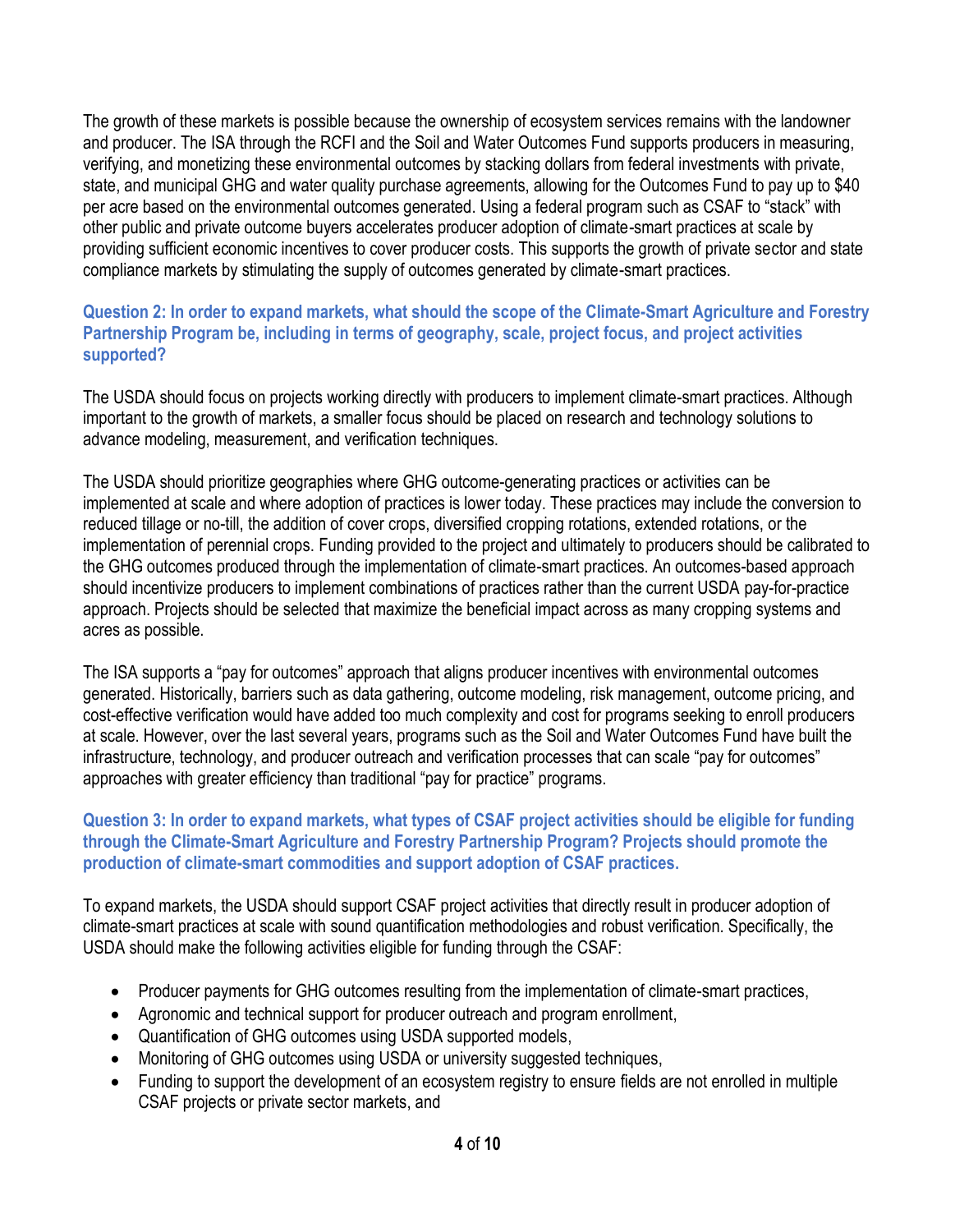• Support testing new technologies to lower the cost of producer enrollment, data collection, modeling, and measurement.

We recommend CSAF project funding be structured to fund environmental outcomes generated by climate-smart practices. The ISA would utilize the following structure to implement a CSAF project:

- Producers choose which climate-smart practices to implement with technical support from ISA conservation agronomists,
- USDA would enter into short- or long-term cooperative agreements with qualified partners like the ISA or Soil and Water Outcomes Fund with dedicated administrative and technical capacity to execute a CSAF implementation project,
- A dedicated CSFA project agreement would include milestone metrics regarding annual enrollment that could be reviewed and scaled up annually.

We support USDA's consideration of approaches that help producers adopt climate-smart agricultural practices and access new revenue streams through markets attached to climate-smart commodity production or ecosystem services markets such as GHG, water, and biodiversity. We encourage USDA to be agnostic in determining the marketing and monetization pathway of the environmental benefits of climate-smart production, as opportunities, programs, and commodities are not uniform. While the monetization pathways should remain open, we recommend USDA only consider approaches that 1) maintain and enhance the quantification and accounting for the GHG benefits, such as those used by the Soil and Water Outcomes Fund, and 2) ensure ownership and benefit of ecosystem services outcomes generated by the producer are retained by the producer.

For the implementation of the CSAF program, we recommend funding go to the producers in alignment with the GHG and other environmental outcomes generated versus commodity buyers or supply chain intermediaries who would then assign premiums to commodity purchases. We believe direct payments to producers through a program, such as the Soil and Water Outcomes Fund, ensures producers receive the maximum dollars for practice adoption, aligns payments with individual outcomes generated, and allows for more efficient and transparent monitoring and tracking of dollars and outcomes at the farm- and field-level.

## **Question 4: In order to expand markets, what entities should be eligible to apply for funding through the Climate-Smart Agriculture and Forestry Partnership Program?**

The USDA should allow public and private entities to submit applications for CSAF funding. Eligible entities should have the following characteristics:

- History of working with producers to implement climate-smart practices,
- Experience with USDA program requirements (e.g., NEPA, compliance, conservation planning, etc.),
- Experience collecting and managing producer data and contracts,
- Experience using USDA-supported models and monitoring approaches to quantify environmental outcomes,
- Experience building public-private partnerships which leverage the USDA program investments with nonfederal dollars, and
- Provide climate-smart related producer payments independent of other product sales.

CSAF funding should not be provided to projects with producer requirements that could be viewed as anticompetitive, such as locking producers into using specific products or services unrelated to the GHG outcomes. Projects should not be allowed to distribute CSAF dollars with contingencies on other input products or services purchases, either through price discounts or member requirements. Producer requirements can limit choice and can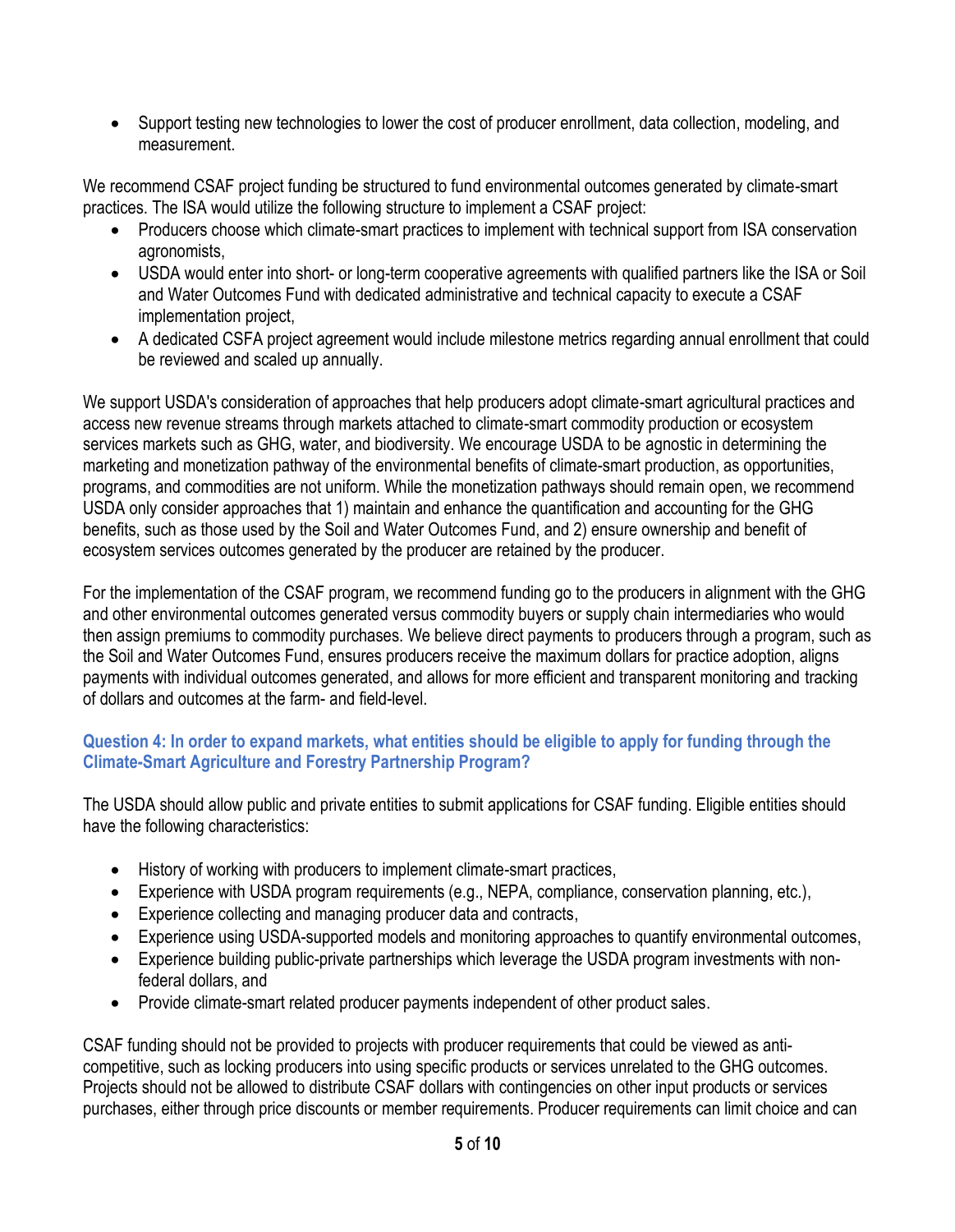lead to higher long-term input costs or lower quality inputs. Projects requiring producers to be their customers or members should be ineligible for CSAF unless they remove any customer or member requirement.

The RCFI has an established track record in working with USDA to maximize public funds. This has been accomplished through the development of many successful cooperative agreements such as Regional Conservation Partnership Program (RCPP) projects and Conservation Innovation Grants (CIG). These agreements enable the administration of project implementation elements, provide adequate capabilities to track and record progress for accountability requirements, and promote sound alignment with local, state, and federal USDA authorities. Collectively over the years, we have learned how to become more efficient with developing and executing these projects successfully.

**Question 5: In order to expand markets, what criteria should be used to evaluate project proposals for receiving funding through the Climate-Smart Agriculture and Forestry Partnership Program?** 

**a. For example, potential criteria may include estimated GHG or carbon sequestration benefits; estimated costs; potential for addressing identified barriers for producers; ability to benefit underserved producers and early adopters; environmental justice benefits; and demonstrated capability to ensure success**

We encourage the USDA to consider the following criteria recommended by the Soil and Water Outcomes Fund for evaluation and selection of projects receiving CSAF funding:

- Record of distributing dollars to producers for climate-smart practice implementation,
- Ability and experience calibrating producer payments to environmental outcomes (versus pay-for-practices, which may have different environmental outcomes based on commodity, geography, and past practices),
- Use of USDA-supported models to quantify environmental outcomes,
- Access to or ownership of technology and data management tools to:
	- $\circ$  Gather producer data,
	- o Model impact of practice changes on environmental outcomes using USDA supported models (e.g., COMET-Farm, Nutrient Tracking Tool),
	- $\circ$  Relationship with producers to perform/implement practice changes,
	- o Distribute payments based on expected environmental outcomes,
	- o Verify climate-smart practice implementation and ongoing monitoring, and
	- $\circ$  Report environmental results in aggregate and at the field level.
- Ability to monitor and verify environmental outcomes using USDA or university-supported procedures,
- Network of public and private partnerships to support producer outreach and enrollment,
- Economic support from non-federal partners and private corporations to match USDA funds to increase producer payments for enrollment or expand the acres under contract,
- Ease of producer participation including:
	- $\circ$  Ease of enrollment in the program,
	- o Producer flexibility in choosing best management practices to adopt, and
	- o No customer, income, operation size, or geography restrictions.
- Ability to engage with producers at a scale of one million acres or more.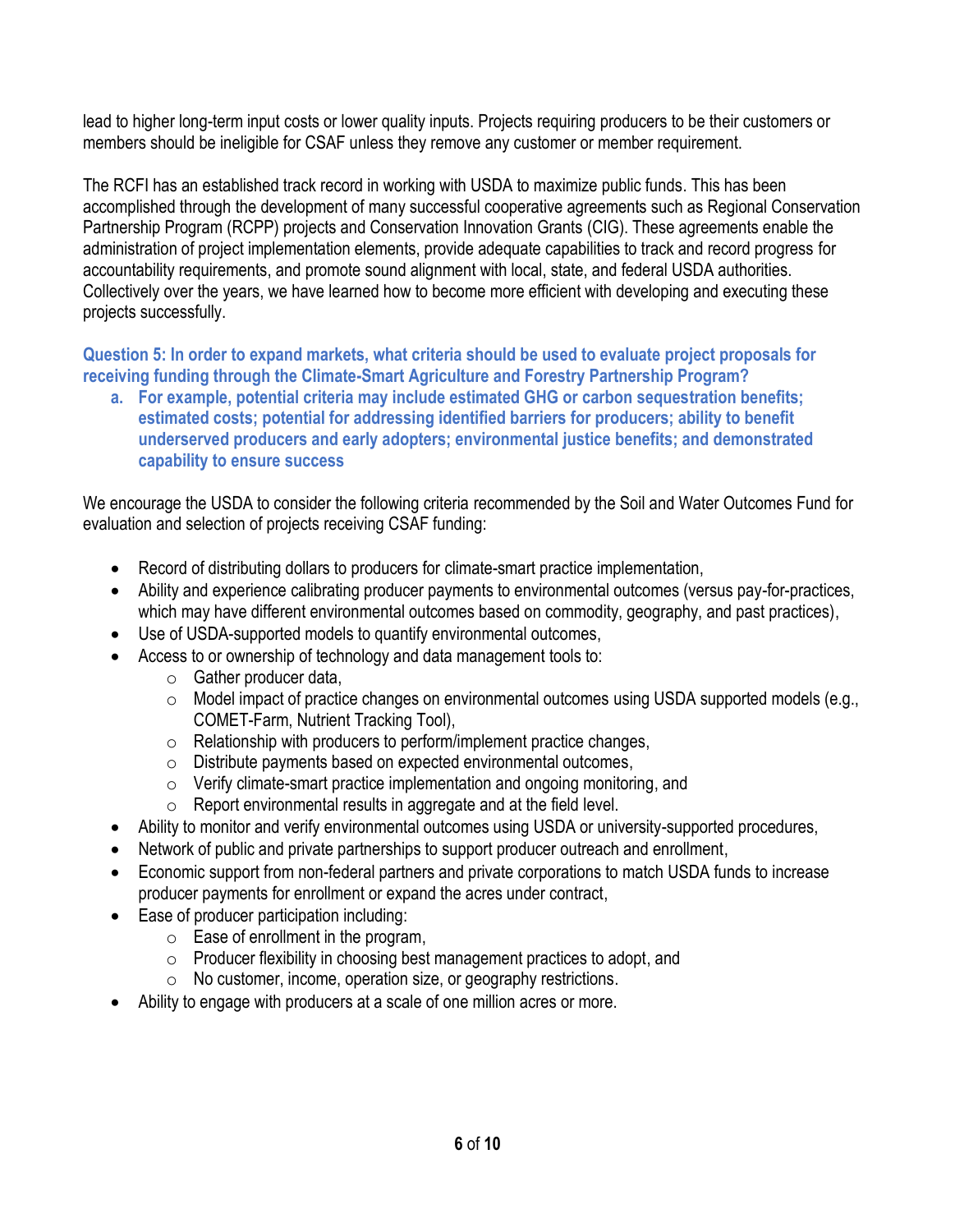#### **b. Should USDA establish a consistent payment per ton of GHG generated through these partnership projects as part of the project payment structure, or evaluate a range of incentive options?**

We encourage the USDA to be open to a range of projects proposals and associated payment structures. Those projects wishing to compensate producers on a per-ton basis should be encouraged to use the current year's social price of carbon, which is currently \$51 per ton. This aligns with the Biden Administration's assessment of the social price of carbon, and on a per-acre basis aligns with the expected costs of climate-smart practice implementation costs.

**Question 6: In order to expand markets, which CSAF practices should be eligible for inclusion?**

- **a. What systems for quantification and key metrics should be used to assess the benefits of projects funded through the Climate-Smart Agriculture and Forestry Partnership Program?**
- **b. What should the quantification, monitoring, reporting, and verification requirements for projects funded through the Climate-Smart Agriculture and Forestry Partnership Program be?**
- **c. What types of systems should be used or supported to track participation, implementation, and potential benefits generated?**
- **d. What types of data and metrics should be collected and reported to determine project success and GHG benefits delivered? How should the data and metrics be analyzed to inform future decisions?**

The USDA should include all practices that have the potential to produce GHG reductions and removals with a particular focus on practices that can be used on working lands in conjunction with commodity production. High priority practices should include no-till, cover crops, nutrient management, and conservation crop rotations. These practices are relatively easy for producers to implement and maintain, require little upfront capital, provide long-term soil health benefits, generate additional environmental benefits such as water quality improvements, and have been proven to reduce GHG through sequestration and reduction. Adoption of these practices can be scaled relatively quickly with the right producer incentives and support services.

To quantify benefits, we recommend CSAF utilize USDA-supported environmental models that are proven to show the GHG, and water quality benefits generated from climate-smart practices. The USDA should require projects to utilize these USDA-supported models (e.g., COMET-Farm) to quantify the climate-smart practices' benefits through the CSAF program and prioritize projects that can quantify the additional environmental benefits of the climate-smart practice implementation. Since the same practice does not yield the same results across multiple field types and crop management plans, the quantification process and payment should be correlated to the generated outcomes. The USDA should use the outcomes quantified by the models - e.g., soil carbon sequestered and nitrous oxide reduction per acre - as metrics for measuring benefits produced by the projects.

Other metrics should include the tracking of current acres versus new acres that are generating benefits. It will be important to track both current and new acres of practices individually to quantify the progress of new adoption and affiliated longer-term benefits by commodity, practice, and geography. While maintaining the permanence of current practices is important, it is equally important to have organic growth of acres adopting climate-smart practices*.*

Utilizing practice and sustainability metrics from commodity organizations like the ISA, can provide additional data to support future policy, practice, pricing, and funding decisions for USDA and private and public outcome buyers. For example, the RCFI is conducting dedicated long-term on-farm research trials studying the effects of using cover crops in corn-soybean rotations. We are also conducting research designed to understand the agronomic and integrated cropping and livestock considerations farmers are working with to effectively adopt CSAF practices into their farming systems. Data and information generated from this research is a critical part of implementing practices and systems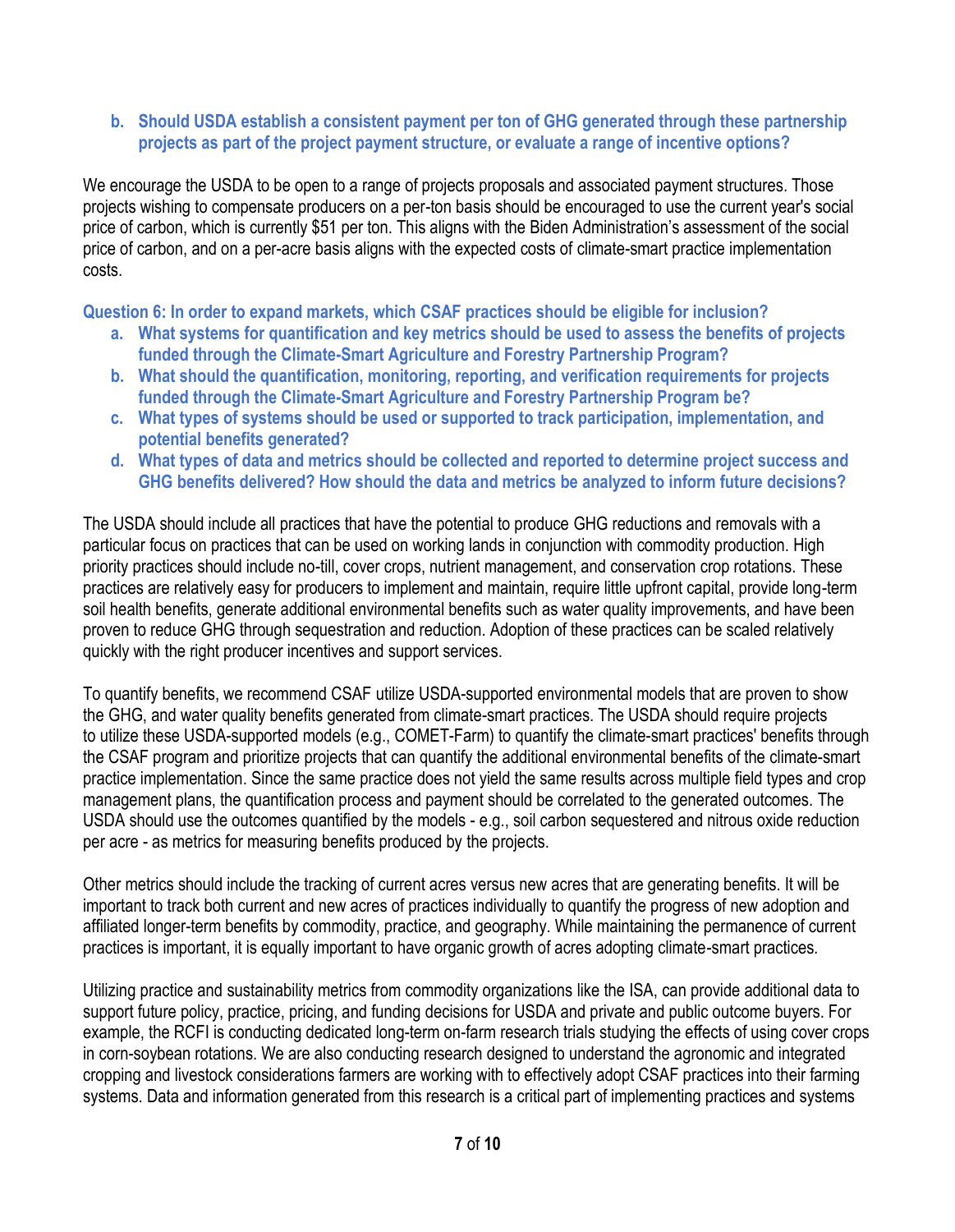that are expedited to produce CSFA outcomes. And finally, we are working to build out synergistic and aligned partner collaborations with university researchers where plot-scale research is directly linked to field-scale implementation. We believe this will be key to fostering coordination between aligned groups and will add further legitimacy to validating the performance of CSAF practices, providing opportunities to better understand the full spectrum of crop rotations, and bolstering overall implementation backed by robust science and data analytics.

Projects that have in-field soil sampling, remote sensing, and in-field spot checks to ensure practice implementation is occurring and the practices are producing the desired outcomes should be given priority. The USDA should work with university and USDA experts to develop monitoring standards that projects utilize during the implementation phase and beyond.

Systems and technology play an important role in tracking participation, implementation, and environmental outcomes generated. The USDA should select projects that can demonstrate the use of robust tracking systems that have the following attributes:

- Spatially track fields and tie locations to producers,
- Gather sufficient field-level production data to track commodities produced year over year,
- Gather sufficient field-level operational data to track baseline and proposed production and climate-smart practices,
- Track financial payments and expenditures at the field level, and
- Systems should be paired with agronomic and technical advisors who can assist producers with technology issues during enrollment and climate-smart practice guidance during the implementation phase.

The RCFI and Soil and Water Outcomes Fund have implemented varying degrees of the data collection, monitoring, and verification standards described above with input from producers, commodity organizations, and private and public outcome buyers. The Outcomes Fund utilizes USDA-supported models to quantify the environmental outcomes and a custom data and technology platform to enroll producers, procure field spatial data, model outcomes, contract and pay producers, and run outcome reporting. The Outcomes Fund collects multiple years of operational data from participating producers and uses COMET-Farm and Nutrient Tracking Tool to quantify the GHG and water quality benefits resulting from the climate-smart practice implementation.

# **Question 7: How should ownership of potential GHG benefits that may be generated be managed?**

As described in Question 1, ensuring that producers retain ownership for GHG, water quality, and other environmental outcomes is critical to support market growth and provide adequate, sustainable incentives for climatesmart practice adoption.

We recommend programs receiving CSAF funding be required to document and report GHG outcomes at the field level with a standardized tracking methodology. Any GHG benefits transferred or sold from a producer to a private or public buyer should be documented using a program's approved tracking system. This approach prevents double counting of GHG benefits and mitigates the risk of selling the same GHG unit to multiple outcome customers.

**Question 8: How can USDA ensure that partnership projects are equitable and strive to include a wide range of landowners and producers?**

**a. How can the Climate-Smart Agriculture and Forestry Partnership Program include early adopters of CSAF practices?**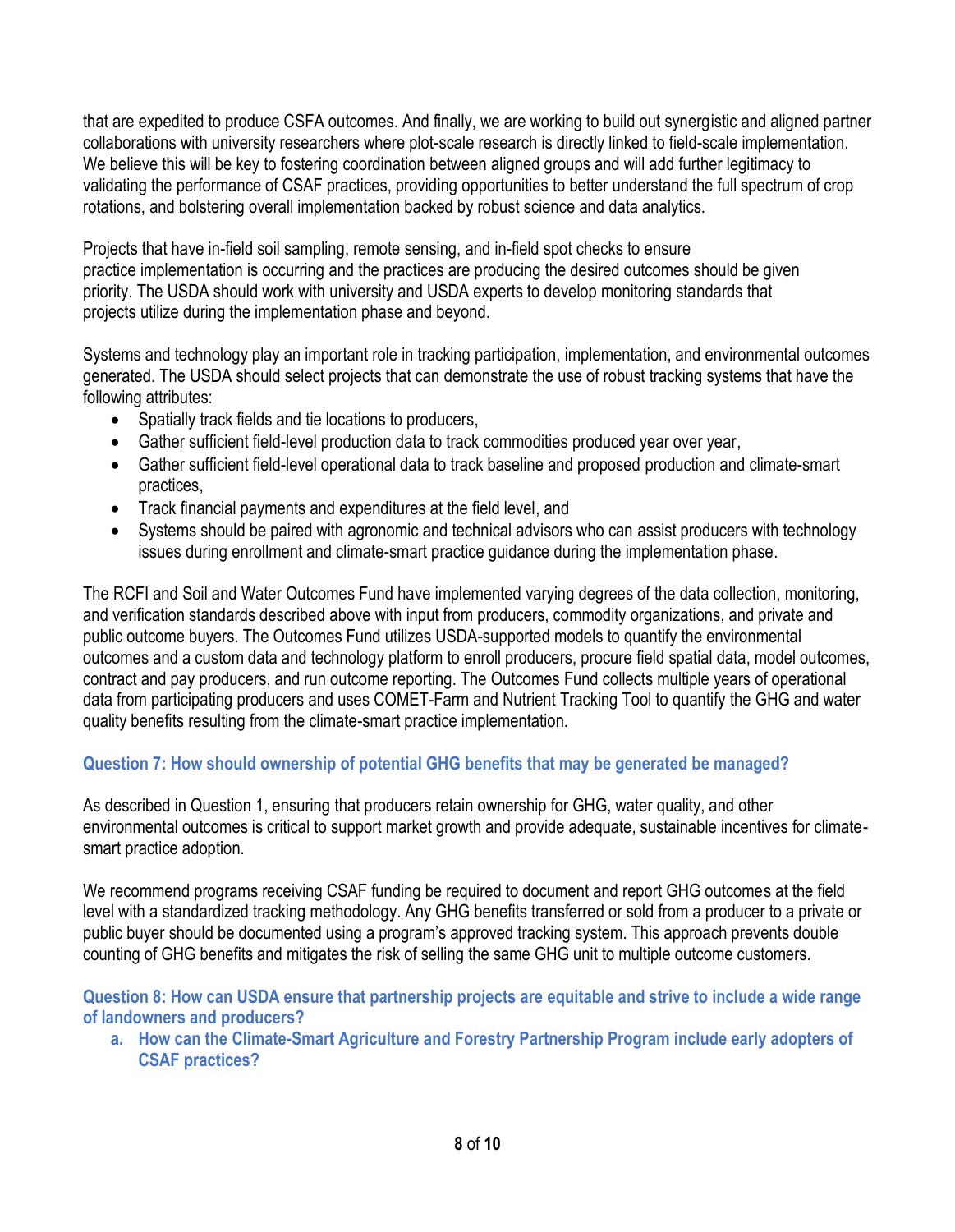The USDA should allow projects to take a portfolio approach to working with producers implementing new climatesmart practices and those early adopters who have already implemented climate-smart practices.

The RCFI and Soil and Water Outcomes Fund have focused on implementing new climate-smart practices on acres not previously having practice implementation; however, a substantial number of early adopters have expressed an interest in various programs. The ISA wishes to provide a payment to early adopters to support agricultural commodities production from acres implementing climate-smart practices. These acres present a unique opportunity to study the soil carbon differences between acres with and acres without climate-smart practices. Additionally, early adopter producers are often the best advocates for new and innovative programs. Excluding these producers from economic opportunity may deter other producers from participating and implementing climate-smart practices at scale.

- **b. How can the Climate-Smart Agriculture and Forestry Partnership Program be designed to ensure that benefits flow to historically underserved producers?**
- **c. How can the Climate-Smart Agriculture and Forestry Partnership Program be designed to ensure that benefits flow to historically underserved communities?**
- **d. How can the Climate-Smart Agriculture and Forestry Partnership Program be designed to ensure that benefits are provided to producers?**

The USDA should require that projects accept all sizes of farms. When considering projects, USDA should select projects covering a wide range of commodities and geographies to ensure maximum participation potential across agricultural lands in the U.S. USDA should also ensure CSAF dollars flow to the producer, even if that producer is not the landowner. Many prevailing voluntary carbon programs have acre size minimums, require a producer to have a certain level of income, only accept certain crop types, require long-term contracts that may extend past producer lease terms, have a narrow set of prescribed practices, or require documented history of operating farmland at a predescribed "level." These requirements often end up limiting or constraining market access for underserved producers who wish to participate in such programs and the affiliated economic opportunities.

Historically, one of the most significant impediments from participation in ecosystem service markets and responsible sourcing programs facing underserved communities is the costs affiliated with MRV (monitoring, reporting, and verification), the agronomic support and education related to implementing climate-smart agricultural practices, and the lag time between new practice implementation and payments. Programs that do not provide upfront payments to cover implementation costs and do not guarantee prompt payment upon outcome verification disadvantage underserved producers the most as these producers do not have the working capital or access to financing to purchase cover crop seeds or lease equipment needed to implement climate-smart practices. The USDA should ensure programs supported through CSAF remove these barriers to access by providing payments in a timely manner and requiring programs provide upfront capital for underserved producers in particular.

## **Biodiesel**

For Iowa's soybean farmers, biofuels are a homegrown energy success story, reducing carbon and GHG emissions, increasing our energy independence, and supporting rural communities and economies. Home to eleven biodiesel production facilities, Iowa is the nation's top biodiesel-producing state. Given Iowa's position as a top state annually in soybean production, soybean oil is the primary feedstock used to produce biodiesel.

When compared to petroleum diesel, biodiesel made from soybean oil leads to significant reductions of virtually all regulated emissions. Biodiesel reduces lifecycle GHG emissions by up to 86%, lowers particulate matter by 47%, and